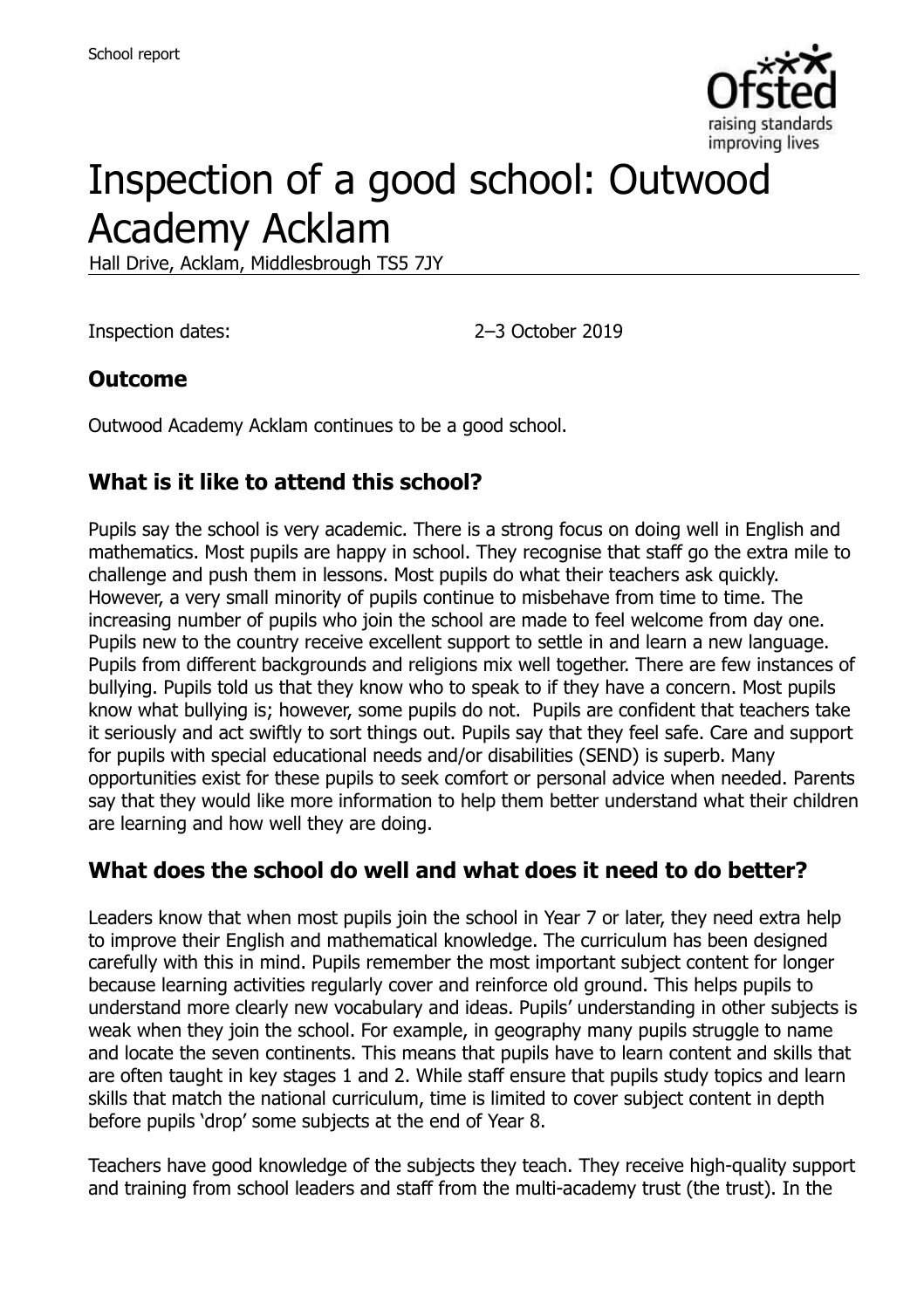

past, pupils' achievement at the end of Year 11 has been strong. Nearly all pupils who leave the school go on to appropriate education, employment or training. Current pupils are doing well. When pupils do fall behind, or need more support, staff are quick to help pupils do better.

Pupils say there is a strong focus on doing well in their examinations. Yet, there are also many opportunities for pupils to develop personally during their time in school. Pupils improve their leadership skills during form class elections and group work in lessons. Furthermore, staff give up their time to run chess clubs, wider school trips and visits to universities. This helps to raise pupils' aspirations and improves already-strong teacher–pupil relationships. Some pupils do not have a very strong understanding of how they can look after their own physical and mental health. These pupils told inspectors they would welcome more support to promote fitness and lead a healthy lifestyle.

Pupils usually behave well. Their behaviour continues to get better. This has been helped by teachers' more personal approach this academic year. There is a strong emphasis on developing positive relationships in school. Although numbers are still quite high, far fewer pupils are excluded from school now. Leaders know that there is still work to do to improve attendance so that it is similar to or exceeds that of attendance in other schools nationally.

Staff morale is extremely high. Staff are proud to work at Outwood Academy Acklam. They say that senior leaders listen to and value their opinions. All staff who responded to Ofsted's inspection questionnaire said that leaders have created a climate in which teachers are trusted to take risks and change aspects of their work in ways that are right for the pupils. Leaders are highly effective in their role. They have a precise understanding of the school. The capacity for further improvement is strong.

## **Safeguarding**

The arrangements for safeguarding are effective.

A large number of pupils join or leave the school during the school year. While more arrive than leave, safeguarding leaders ensure that pupils who no longer attend the school do not go missing. Pupils who receive their education elsewhere are kept safe. Leaders visit these pupils regularly and work hard to reintegrate pupils back into school as quickly as possible. Leaders have a thorough understanding of the needs of vulnerable pupils and their families. Also, staff work well with external support agencies to provide safeguarding support to pupils when needed.

## **What does the school need to do to improve?**

## **(Information for the school and appropriate authority)**

■ At the last inspection, in January 2019, leaders were told to improve attendance and reduce exclusions so that they are in line with the national averages. Leaders and the trust have recently amended the way in which they deal with instances of inappropriate behaviour from pupils. This, and positive staff–pupil relationships, is helping to improve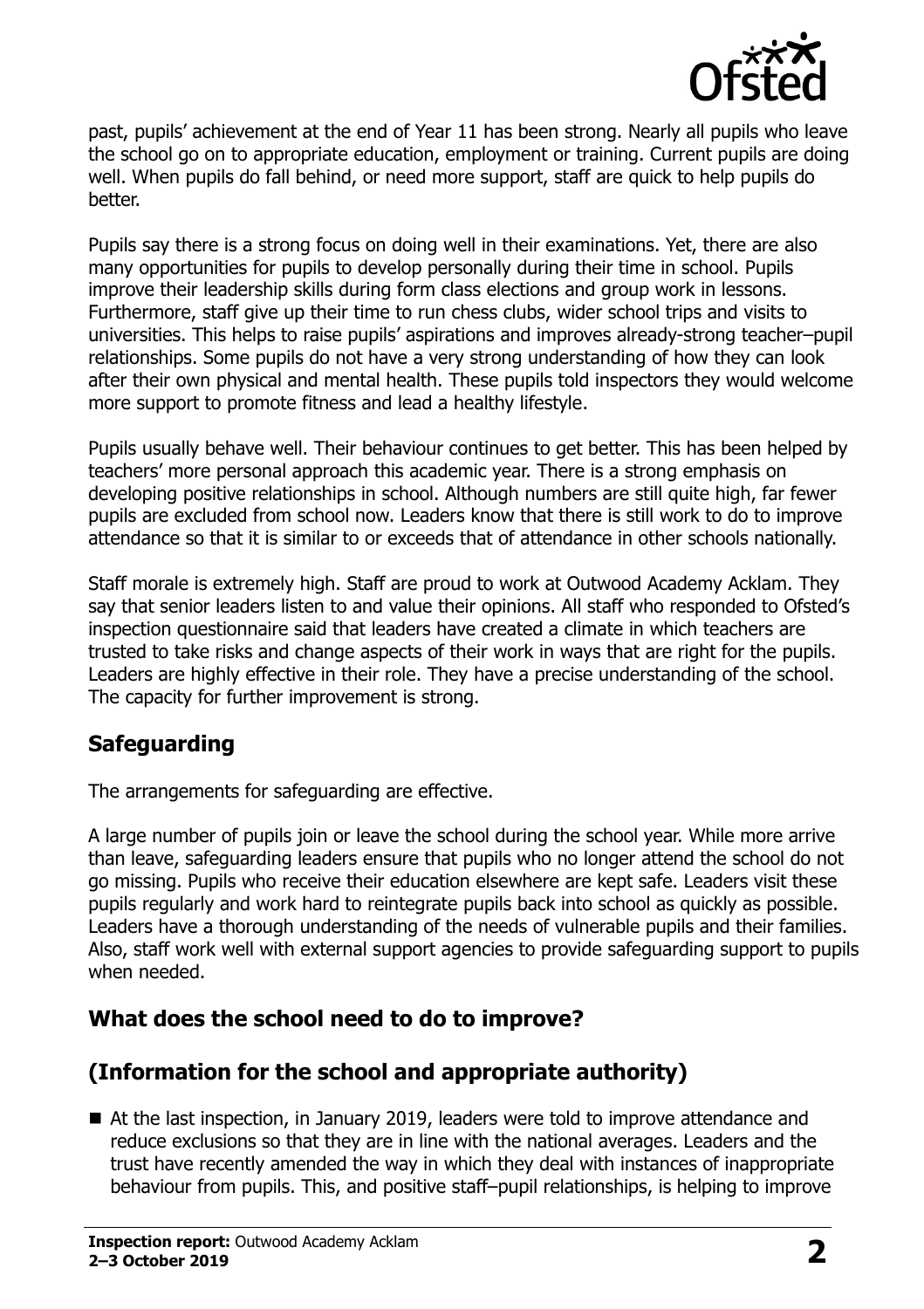

pupils' behaviour across the school. However, there continues to be a small minority of pupils who do not meet the high expectations set by staff. Furthermore, attendance is improving and persistent absence is reducing. Leaders should continue to improve attendance further and reduce exclusions so that they are in line with the national averages.

- Some parents say that they would like more information from the school in relation to their children. Leaders must ensure that parents are informed about the work that their children are covering in school and how well they are doing.
- A small minority of pupils do not have a strong understanding of how to improve their own physical and mental health or what constitutes bullying. Leaders must ensure that pupils understand clearly the different ways and/or opportunities that exist to improve their physical and mental well-being. Leaders should also ensure that pupils understand what bullying is and how it can be dealt with effectively.

#### **Background**

When we have judged a school to be good we will then normally go into the school about once every four years to confirm that the school remains good. This is called a section 8 inspection of a good school or non-exempt outstanding school. We do not give graded judgements on a section 8 inspection. However, if we find some evidence that the school could now be better than good or that standards may be declining, then the next inspection will be a section 5 inspection. Usually this is within one to two years of the date of the section 8 inspection. If we have serious concerns about safeguarding, behaviour or the quality of education, we will convert the section 8 inspection to a section 5 inspection immediately.

This is the first section 8 inspection since we judged Outwood Academy Acklam to be good.

#### **How can I feedback my views?**

You can use [Ofsted Parent View](https://parentview.ofsted.gov.uk/) to give Ofsted your opinion on your child's school, or to find out what other parents and carers think. We use Ofsted Parent View information when deciding which schools to inspect, when to inspect them and as part of their inspection.

The Department for Education has further quidance on how to complain about a school.

If you are not happy with the inspection or the report, you can [complain to Ofsted.](https://www.gov.uk/complain-ofsted-report)

## **Further information**

You can search for [published performance information](http://www.compare-school-performance.service.gov.uk/) about the school.

In the report, '[disadvantaged pupils](http://www.gov.uk/guidance/pupil-premium-information-for-schools-and-alternative-provision-settings)' refers to those pupils who attract government pupil premium funding: pupils claiming free school meals at any point in the last six years and pupils in care or who left care through adoption or another formal route.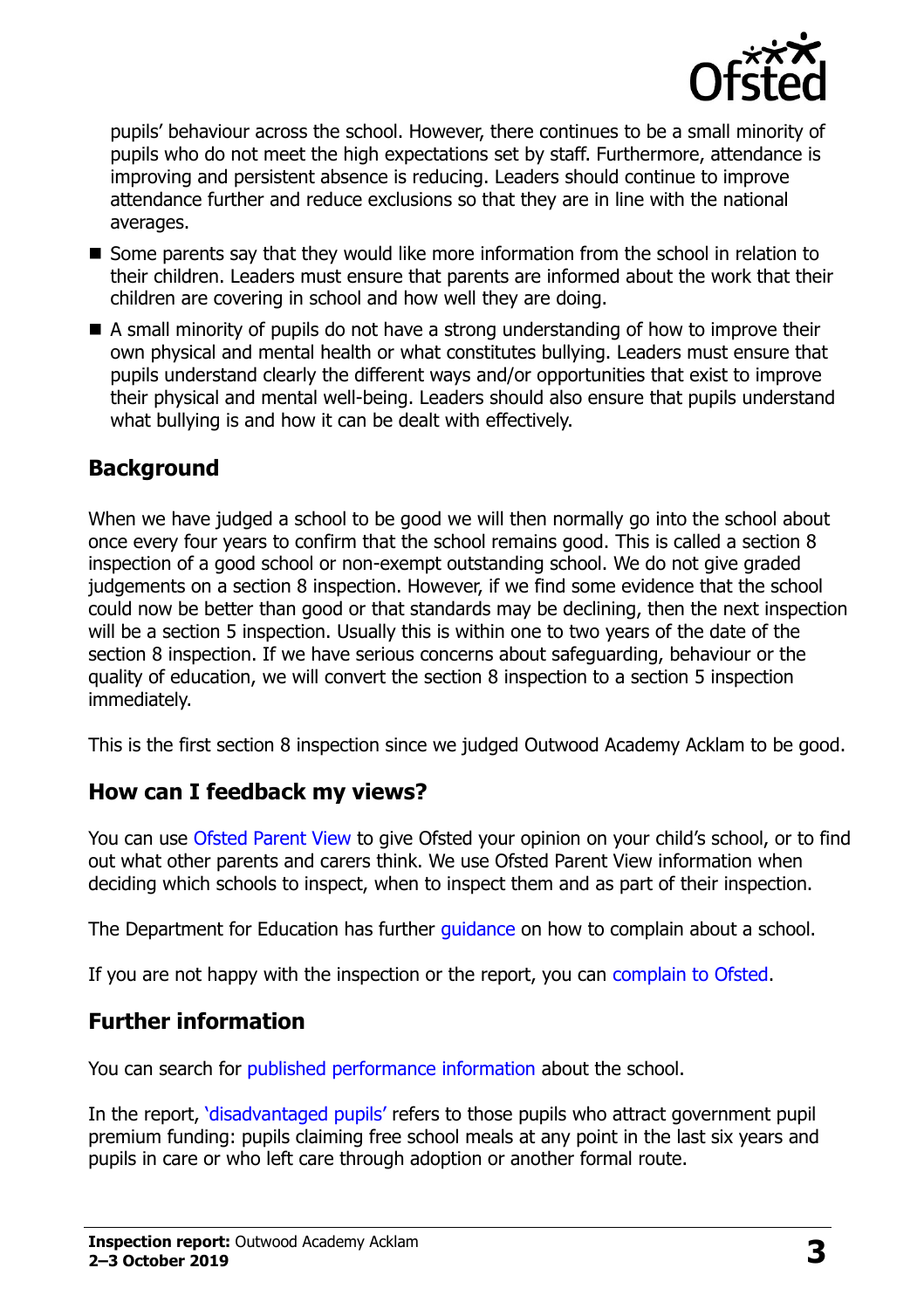

### **School details**

| Unique reference number             | 139823                                                              |
|-------------------------------------|---------------------------------------------------------------------|
| Local authority                     | Middlesbrough                                                       |
| <b>Inspection number</b>            | 10059113                                                            |
| <b>Type of school</b>               | Secondary comprehensive                                             |
| <b>School category</b>              | Academy sponsor-led                                                 |
| Age range of pupils                 | 11 to 16                                                            |
| <b>Gender of pupils</b>             | Mixed                                                               |
| Number of pupils on the school roll | 1,264                                                               |
| <b>Appropriate authority</b>        | Board of trustees                                                   |
| <b>Chair of trust</b>               | David Earnshaw                                                      |
| <b>Principal</b>                    | Stephen Merifield (Principal)<br>Mark Hassack (Executive Principal) |
| Website                             | http://www.acklam.outwood.com                                       |
| Date of previous inspection         | 9 January 2019                                                      |

## **Information about this school**

- The school is larger than the average-sized secondary school.
- Most pupils attending the school are White British.
- An increasing proportion of pupils who speak English as an additional language have joined the school in recent years. Currently, nearly one in every three pupils speaks English as an additional language.
- The proportion of pupils who are disadvantaged and receive support from the pupil premium is much higher than the national average.
- $\blacksquare$  The proportion of pupils with SEND is above average.
- The school is a member of Outwood Grange Academies Trust (OGAT). Responsibility for the school rests with the board of trustees.
- Currently, the school uses full- and part-time alternative education provision for pupils at The Keys, River Tees Multi-Academy Trust, Reintegreat, Education Plus and Connect2 Education.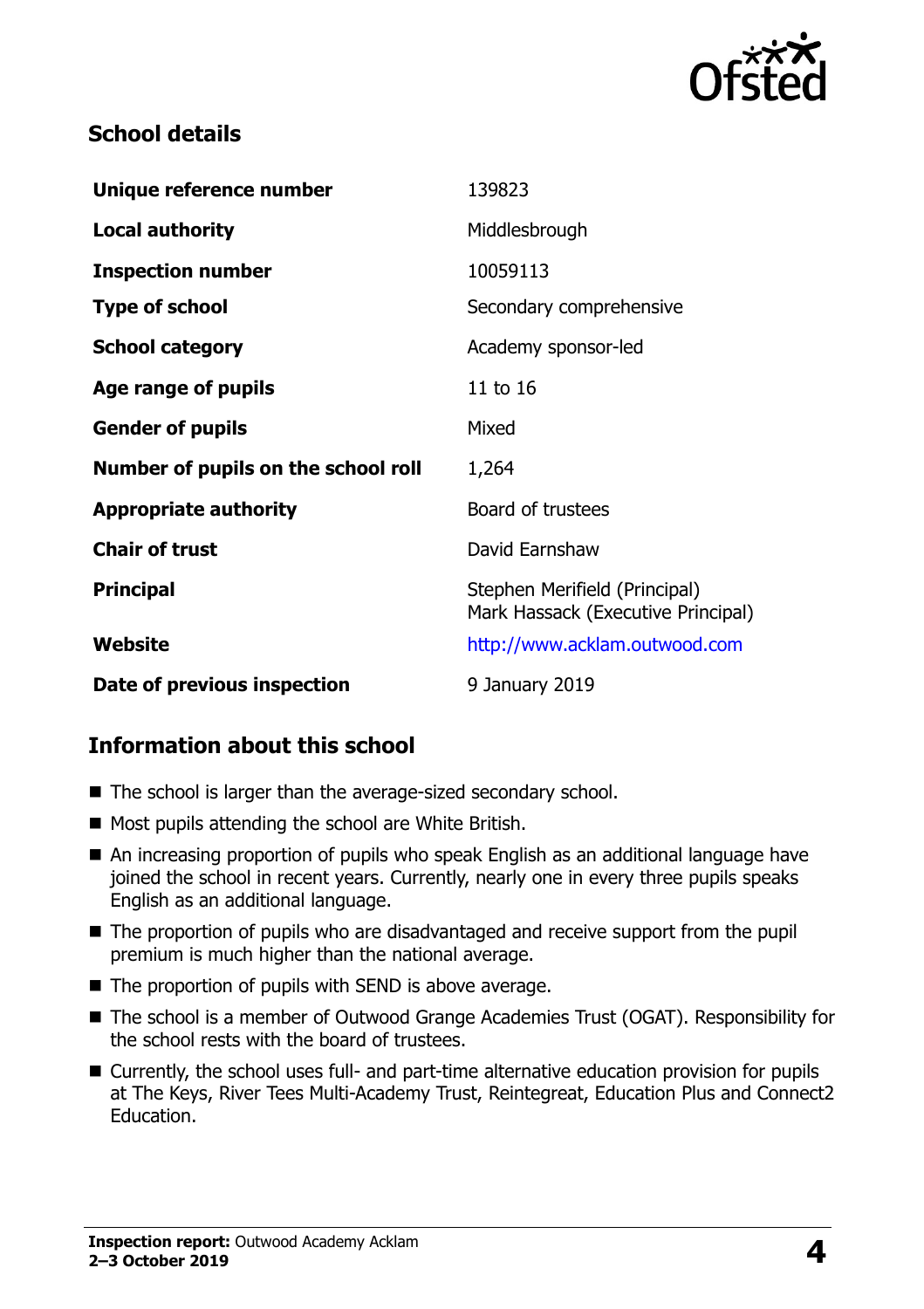

## **Information about this inspection**

- We carried out this inspection under section 8 of the Education Act 2005.
- We undertook deep dives into the following subjects: mathematics, English, geography and art. This involved a meeting with subject leaders; visits to a sample of lessons in these subjects; work scrutiny of books and other kinds of work produced by pupils who were part of classes observed by inspectors; and discussion with teachers and a group of pupils from the lessons observed.
- Meetings were held with senior and subject leaders, teachers and administrative staff, trustees and the chief executive officer from OGAT.
- We scrutinised pupils' work during lessons and with subject leaders.
- An inspector spoke on the telephone to three of the alternative education providers used by the school.
- We held informal and formal discussions with many pupils and observed interactions during social times.
- We observed the work of the school and scrutinised a wide range of evidence, including the school's self-evaluation, action plans and evaluations, attendance and behaviour records, safeguarding files, recruitment checks and bullying logs.
- We took into account the 39 responses from parents who completed Parent View, Ofsted's online questionnaire. Seventeen members of staff and 49 pupils completed Ofsted's online staff and pupil surveys. All of these responses were taken into consideration.

#### **Inspection team**

| Lee Elliott, lead inspector | Her Majesty's Inspector |
|-----------------------------|-------------------------|
| <b>Chris Smith</b>          | Her Majesty's Inspector |
| Julie McGrane               | Ofsted Inspector        |